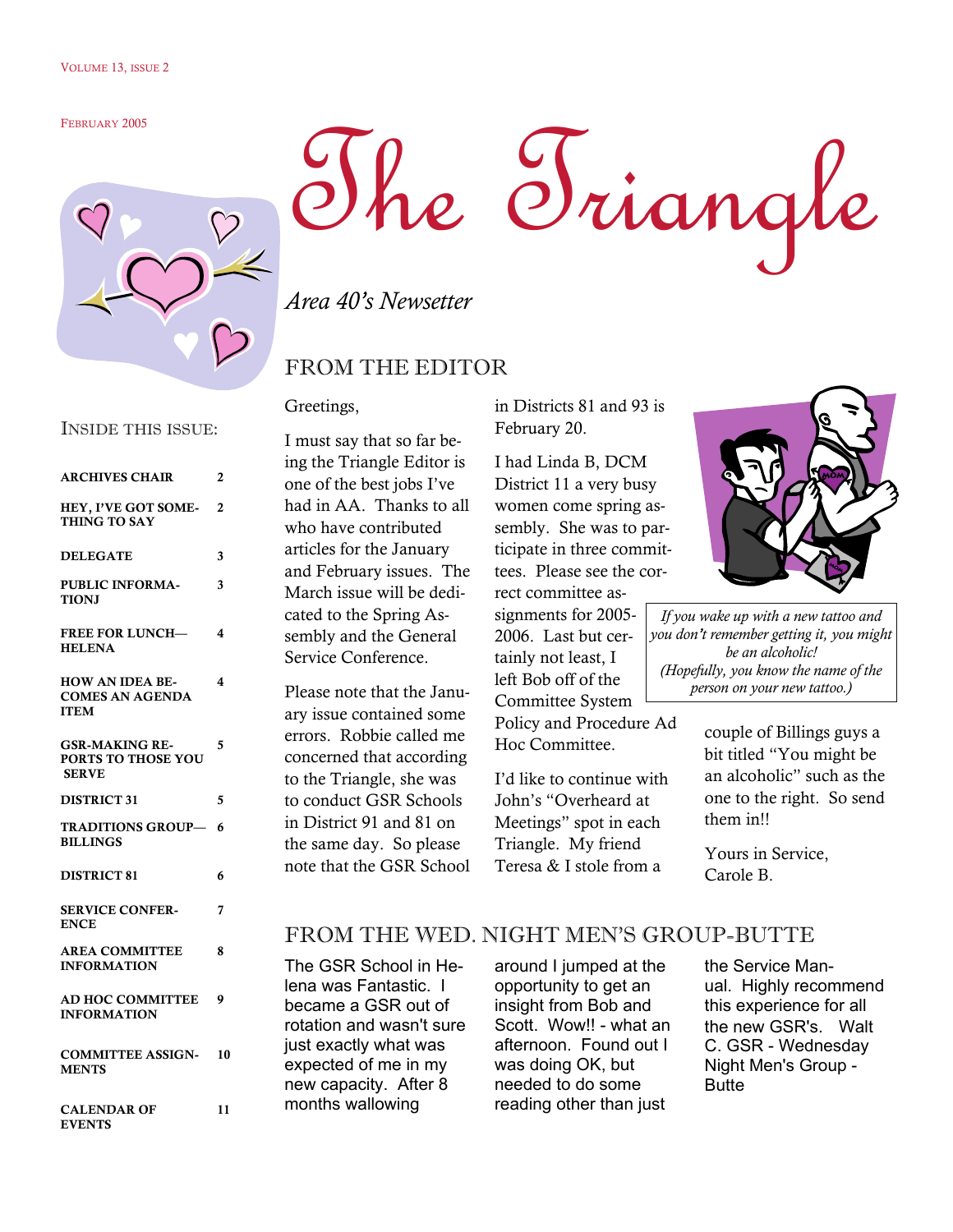# FROM YOUR AREA 40 ARCHIVES CHAIR

Greetings to all in Area 40, My name is Dennis and I'm an alcoholic. I have been sober since October 12, 1984. My home group is the Flathead Valley Serenity Group in Kalispell, and I am your new Area 40 Archives Chair. I want to thank Area 40 for this opportunity and I really look forward to serving our fellowship in this position. My various duties include the support of gathering current as well as historical information about AA, especially in Area 40, and preserving it in a meaningful order. Every AA entity I've been a part of seems to understand that it's important to save one of just about everything for the Archives. This usually results in boxes full of flyers, meeting minutes, proposed budgets, background information for agenda items, agenda items to override agenda items, group, district and area policies and position descriptions, phone lists, and assorted newsletters--all in no particular order, and with many or even most items not being

dated. Thus, what started out as an attempt to preserve AA's heritage quickly becomes an albatross for the new group or district Archives chair--(my dictionary defines albatross as "something burdensome that impedes action or progress.") And, boxing up such a mess and sending it to Area Archivist Kevin- well, you get the picture. I look forward to working with the Archivist, the Area Committee, DCM's, GSR's, district and group Archives chairs, and anyone who has ideas on how best to streamline and prioritize the collection of material for our Archives, so that what we save will be more readily retrievable, useful in a practical way, and exemplary of our fellowship's history and purpose--at the level of every AA entity that builds and maintains an Achives. Several years ago I did some digging into my own family genealogy and was startled to realize that the more detail I uncovered, the

more I seemed to be learning about myself. Similar feelings and perceptions emerged when I researched a couple of AA talks I gave; one being the history that led up to the beginning of AA, and also the beginning history of the AA Grapevine. It almost seems axiomatic that if you learn some of the history of those who took the path you are now on, you just might learn some new things about yourself, or at least clarify some of your thinking. "To Thine Own Self Be True" becomes easier after looking into our past history, even just a little. I would relish the opportunity to participate in any AA activity anywhere in Area 40, be it a group or district event, and be able to share what I can about Archives activities and/or AA history, in order to further the AA message, and to help you preserve and learn from our heritage. Grateful to serve, Dennis O.

# HEY! I'VE GOT SOMETHING TO SAY

Don't have a megaphone? Well use the Triangle to be heard. If you have experience, an amusing story or just something you would like to share, please write it down and send it by email to Area40Triangle@hotmail.com or snail mail it to Area 40 Triangle, 4522 Shasta Lane, Billings, MT 59101.

I was told that the Triangle is the fulcrum for Area 40. Well only you can make that happen by getting me information to distribute. So I look forward to hearing from you.

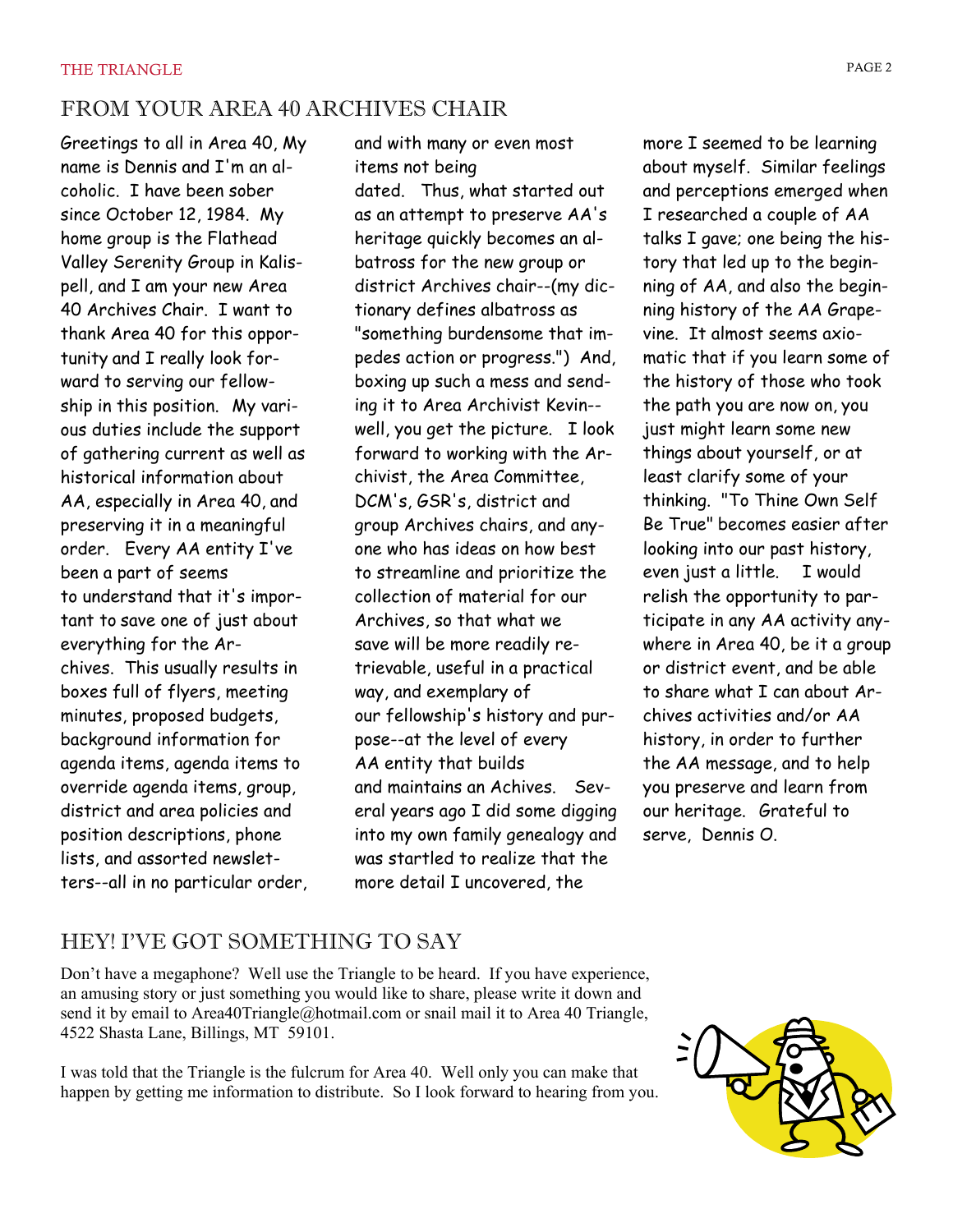#### FROM YOUR AREA 40 DELEGATE

Dear Area 40:

First, thank you to District 11 and District 61 for inviting me to participate in your GSR schools. Both information sessions were well attended and as usual, the food was great. Two new GSRs in particular caught my attention. There was a young man from Billings who went home after the school and looked up our Area 40 website [www.aa-montana.org](http://www.aa-montana.org/). and read the entire content of the web site. He sent me an email the next day with numerous observations. There was also a young lady from Helena (34 years sober) who was just getting into this level of service work. I was absolutely delighted to see the spark of enthusiasm for service ignited in both of them.

I also want to thank the Past Delegates who are putting on similar schools in the western part of Montana. The example they set through their actions of continuing to serve is worth observing and emulating. Saturday, February 5 Earl Fink (past Delegate and Area Ad-

visor) Louise M. (Area 40 Literature Chair) and I put on a Third Legacy discussion and GSR school in Glendive.

If you are interested in attending a GSR School and one was not scheduled for your District, bring it up at your next district meeting and try to schedule a school. If you were unable to attend, talk to some one that did and have them help you.

March 4th through 6th the West Central Region Alcoholics Anonymous Service Conference (WCRAASC) will be held in Rapid City, SD. A registration form and schedule of events is available on the Area 40 website. Area 40 (Montana) will be making the first presentation on Friday evening "Components of a Healthy Home Group". I know the presenters would appreciate your support.

Also, Pre Assembly events are scheduled in Missoula on March 12, Miles City on March 19 and Butte on April 2.

The Pre Assembly events are an excellent opportunity to discuss the General Service Conference Agenda and Area 40 Agenda items. Our Area 40 Committee Chairs will be chairing breakout sessions to discuss the items in their committee and this is an excellent opportunity to have your voice heard.

The Spring Assembly is scheduled for April 9 & 10 in Lewistown at the Yogo Inn. Make your reservations as soon as possible. The Assembly starts at 8 am on Saturday and with the new rotation of Area Committee and GSRs should make for a great learning experience for all of us.

Over the past couple of months, I have become overwhelming aware of how much I do not know. Serving Area 40 at this level is humbling, to say the least. Thank you from the bottom of my heart for allowing me the opportunity to be your contribution to the General Service Conference.

Scott W.

#### FROM YOUR AREA 40 PI CHAIR

Hi, my name is Connie and I am an alcoholic. I also have the privilege of being Area 40 Public Information Chairperson. I am real excited to be able to serve AA in this capacity. Although I am always a little nervous about starting a new position in AA, I also know that it is an opportunity to learn and grow in in my sobriety. The  $3<sup>rd</sup>$  legacy of service, for me, really is an enhancement of the sobriety my higher power has blessed me with.

I have already been contacted by District 81 to participate in their preassembly. I am excited to be a part of this process of sharing information with the members and groups of Al-

coholics Anonymous. As a past participant, I know how valuable the pre-assemblies are for developing a well informed group conscious. The input from all the participants in the pre-assemblies and area assembly really gives Area 40 the clear voice at the General Service Office.

To be better prepared for the preassemblies and Area, some fellow AA's and I are piling in a car and heading for Rapid City, SD for the West Central Regional Service Conference. The discussion that will be held on the General Service Conference Agenda Items is very beneficial and I look forward to being part of it. I look forward to serving Area 40. Please contact me if I can assist your group or district in anyway. Thank you for allowing me to participate in my recovery.

Connie R.



*Overheard at meetings: And the best thing I liked about whiskey is that the bottle is square and didn't roll away from me.*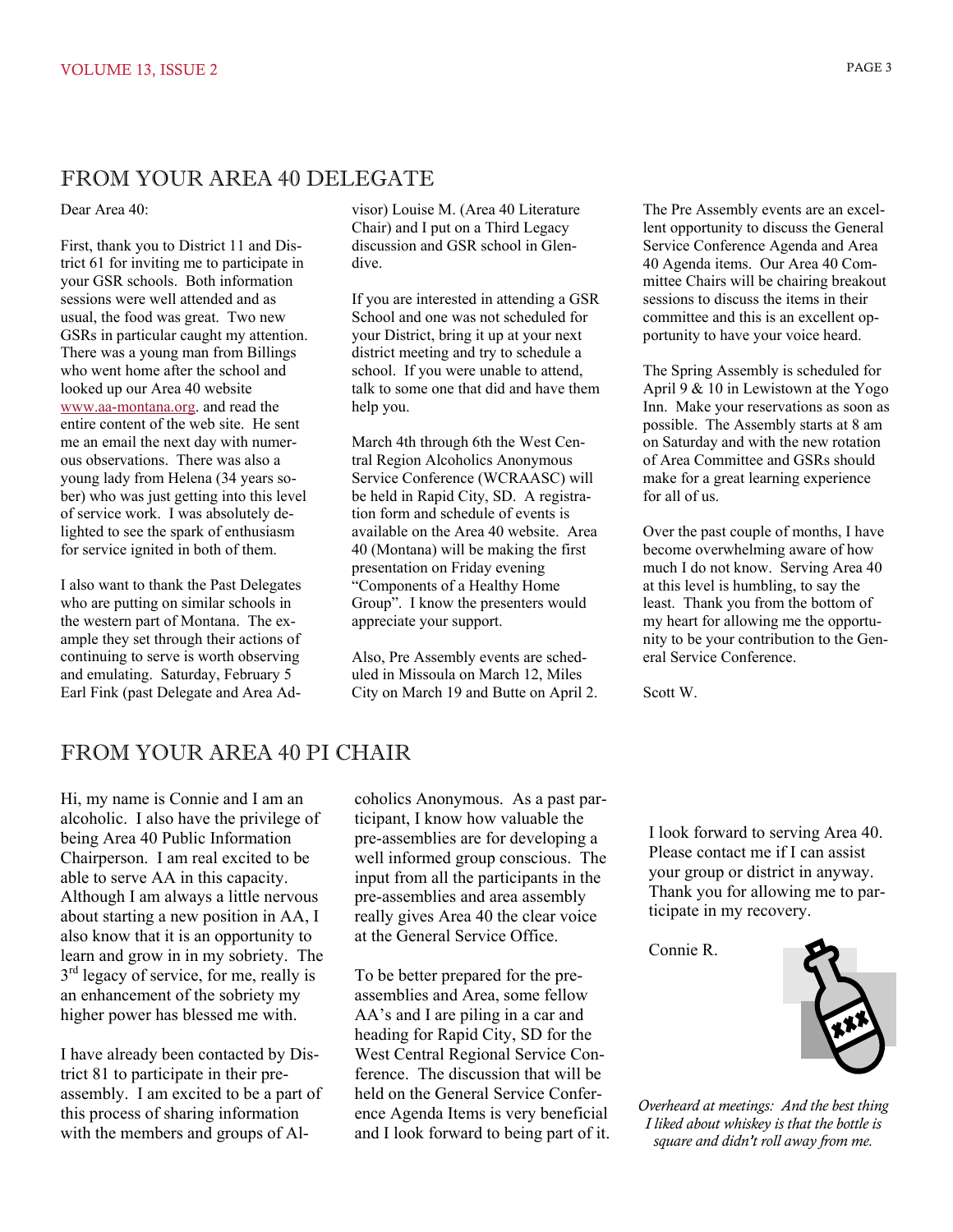# FROM FREE FOR LUNCH—HELENA

I attended my first GSR training on January 22nd in Helena at the Wilson House. Scott and Bob were our narrators and they were informative, humorous, and enlightening. Although I am just a little short of 34 years sobriety, birthday, March 8, 1971; this is the first time I have served as GSR. I attended the District 61 monthly meetings and Area Assembly for all of last year as Alt GSR for our group, Free For Lunch, in order to familiarize myself with the service structure. I found the workbook handed out to be of value in that I can look back at it when I have a question that pertains to my duties as GSR in the coming 2 years, as well as the Service Manual. I think I will be learning for the next two years and then may go further with additional

service work. Scott did a wonderful job presenting material and I had already learned that everything that comes out of big Bob's mouth makes sense to me. I love his sobriety and knowledge. We were very fortunate to have him there, as well as the others who came from all around the state to help educate us newbies.

I learned how important it is to attend the Area Assembly's and Service Conferences associated with the whole service structure of AA.

Even after nearly 34 years in AA, I still find it astonishing that people I don't even know treat me as if I am someone special and that what I say is important.

# HOW AN IDEA BECOMES AN AGENDA ITEM

The Area 40 Committee System Policy and Procedures Manual is now on the Area 40 website, www.aamontana.org. Valuable information is contained in this document. So if an individual member has an idea for an agenda item well



*For information on the Area 40 Policy & Procedures see www.aamontana.org* 

here's the ideal.

Concerns and suggestions coming from Alcoholic Anonymous Members in Area 40. These agenda items come through the suggested flow of information: Group member to Group then Group to District then District to Area Committee then Area Committee to Standing Committee.

Agenda items are assigned by the Area Chair approximately eight weeks prior to the Area Assembly.

Agenda items not submitted to the Area Chair or committee in the form of a motion. They are submitted as concerns and suggestions. However, to clarify the concern or suggestion, it is suggested that background information consisting of rationale, pro and con, be submitted. Indeed any informa-

Gotta love this stuff. Sincerely, Carol F, GSR Free For Lunch Group



Taken from District 42's Newsletter. The illustration above shows an empty chair. We do have a number of district chairs to fill. The GSRs are encouraged to bring a member with you when you come to a district meeting. District meetings are a part of the service structure of AA.

tion that would help to create an "informed group conscience" should be submitted. This information should flow through the Area Chairperson, who has the responsibility for setting the Agenda of the Assembly.

Last year, a few of the groups in District 42 thought that since it was extremely helpful to have the Archivist and the Webmaster in attendance at each assembly, we should reimburse their expenses. So the District drafted and redrafted and redrafted the consideration. It was then submitted to the Area Chair and assigned to the Archives Committee. The committee made a slight revision and brought it to the assembly for a vote. The motion was voted on and passed.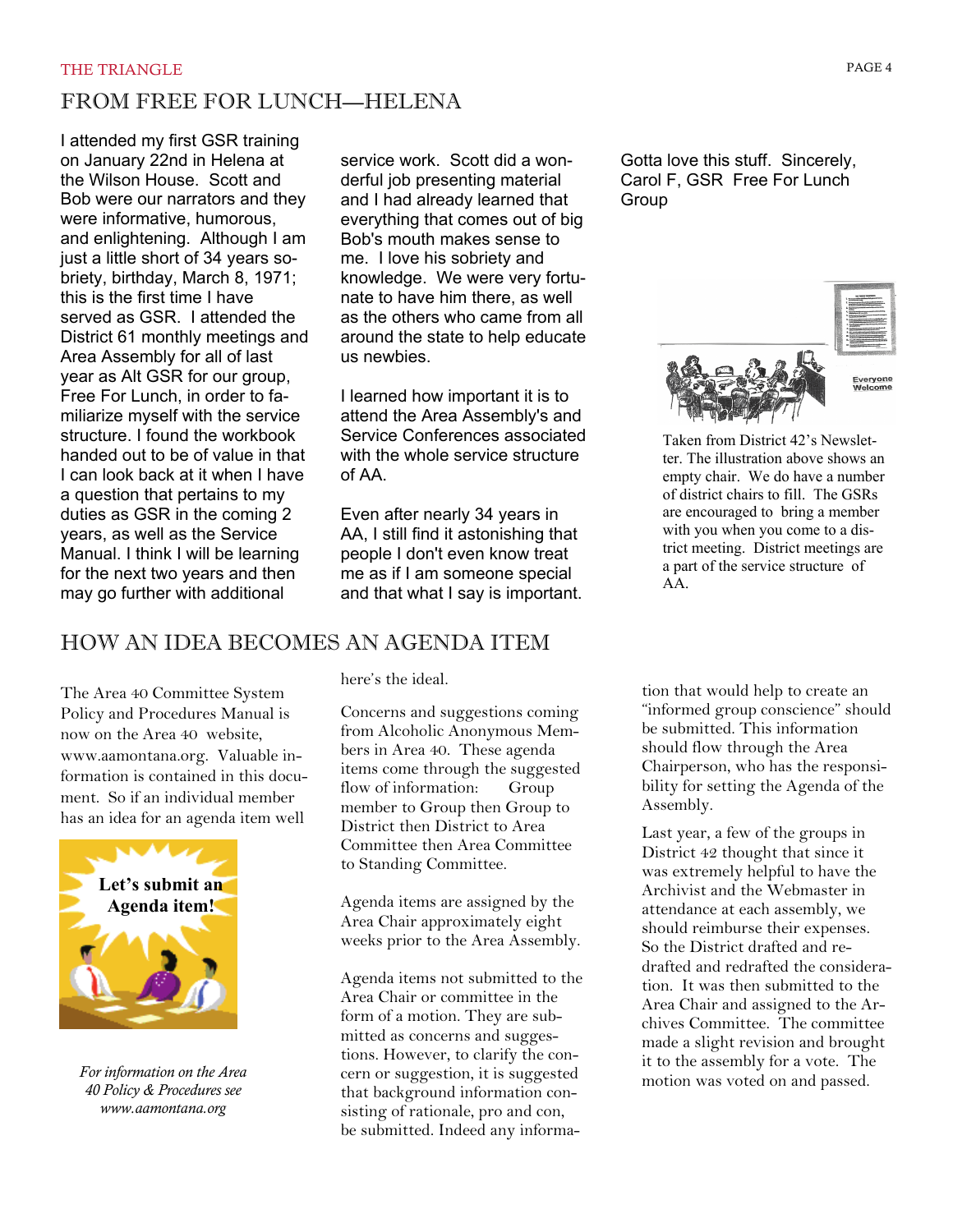## GSR- Making Reports to Those You Serve

When we begin a new job in Alcoholics Anonymous, we need some guidance on fulfilling our tasks. One thing that can be hard for a new GSR is reporting to those you serve in your home group and to those you serve with at the district level. Here are some tips that come from experience, strength and hope from a past GSR.

When giving reports at your group or district, it's probably best to be brief. Things you might present to the district are:

- Any new group officers or other service position holders.
- Who your Alt. GSR is.
- What the average attendance is at group meetings.
- How your group divides its funds for contributions.
- Any problems the group may be facing such as having to move, court referrals, dual diagnosis members (alcoholism coupled with a mental illness),

# FROM DISTRICT 31

Greetings from the Great Plains of Montana:

50 degrees today - 15 and snow tomorrow and such is life....

As you all know Miles City is scheduled to host a Pre-Assembly event in March. It will be held at the Ursline Convent (directions will be forthcoming). I assume we'll begin around 9 or 10 a.m.. Let me know if you have a time preference for your session and I'll do my best to accommodate.

Hope to see you or someone from your committee.

non-alcoholic addicts, lack of interest in service, etc.

• Announce any upcoming events and any group activities.

And, things you might report to your Group include:

- News of any events or workshops you learned about at the district meeting.
- New district officers and other service people.
- Try to report on things that you think the group can relate to or is interested or involved in.
- If there is an issue coming up that will require your vote, try to explain it as simply, fully, and fairly as possible so that they can arrive at an informed group conscience.

 With a bit of practice, you can probably work in a piece of Information that will provoke a question and get the discussion started.

*Keep rowing and the invisible boat appears.* 

You may not personally agree with your group's conscience but if you Have done your job correctly and discussed it enough, you will have no problem in abiding by it; and can rightly feel good about it, too.

Probably the most important thing that you can do as a GSR is to become an informed one. This serves both us personally and A.A. as a whole. The more you know, the more you can share from personal experience and the more credible your voice will become.

Robbie S. Past Delegate

Don't hesitate to contact me if you have and questions or can offer any suggestions as this is our first time out of the chute for a Pre-Assembly.

Bill



Overheard at Meetings: My sponsor said I have a broken picker when it comes to relationships.

A newcomer is having relationship troubles and goes to her sponsor and asks for help. The sponsor says "Go read page 69 in the Big Book." The newcomer gets home and remembers to read but reads page 96 instead. Crack open your book and see what she read.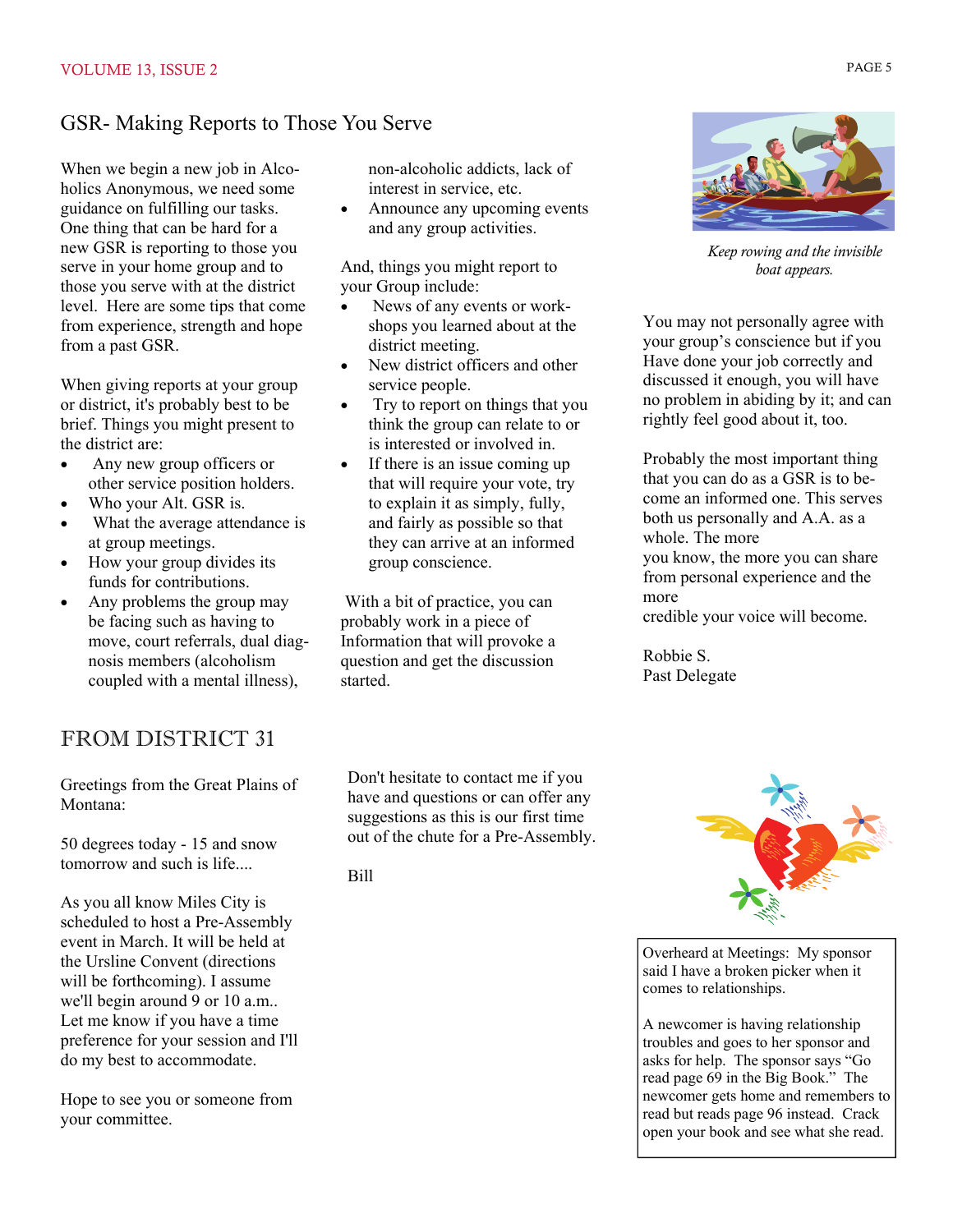#### FROM TRADITIONS GROUP—BILLINGS

The Traditions Group of Billings began with a group conscience decision made on September 8, 180 to break from the 204 Group. Some of the 204 Group members felt they were not keeping with the AA Traditions because of involvement with the Alano Club. The original motion suggested names of the new group be one of the following: Traditions Group; Traditions and 12 Step Group; Unity Group; One Day at a Time Group; and Easy Does It Group. The vote was unanimous and "Traditions Group" was chosen as the name of the new group. We first held meetings at Preacher Jim's house at 1847 Clark Avenue. Among the first members were: Al L, Jack T, Sanford S. Dave J, Donald F, Robert N, Mary G, Tina C. Monica B, Emma B and Leroy F. After one month, the meeting was moved to  $1515 \, 8^{th}$  St. West. Re-

#### FROM DISTRICT 81

We're an active District and this year looks to be especially so. The District committee meets monthly with good participation from the committee chairs and GSRs. There are around 30 registered groups in our District and several dedicated GSRs spend a couple of hours driving to attend the meetings, even in the winter. All of our District service positions are filled right now and I'm encouraged by everyone's enthusiasm. Our committees work to carry the AA message to local treatment and correctional facilities, keep our information line operating, schedules printed and literature available to members and the public.

ports for a permanent meeting place showed options of the Mental Health Center, a church on the corner of Poly  $\&$  13<sup>th</sup>, and the Scred Heart Renewal Center behind Central Catholic High School. The motion was made to move to the Sacred Heart Renewal Center and we made the move to that location on September 1, 1981.

After a short time of meeting in the lunchroom, we renovated a basement storage room and held meetings there until August of 1993 when we made a move to 1739 Grand Avenue Suite J. This move was a result of an issue with smoking and space. Once in the new location, the smoking issue re-surfaced and a significant break in the membership occurred. This caused us to reduce the number of meetings, as we no longer had enough members to have a meeting

 Next month we look forward to two events. Together with Al-Anon, we are hosting a Valentine's spaghetti dinner/potluck with speakers and a dance on February 12th. Any proceeds will be going to the Roundup Committee for the 2005 Fall Roundup here in Missoula. On February 20th, Districts 93 and 81 are holding a GSR School/Workshop in Victor led by Robbie S., past Delegate.

In March we are hosting our first Preassembly on Saturday, the 12th. Many Area officers and committee chairs are coming to help inform our membership of the General Service Conference agenda items we will vote on at the Area Assembly in Lewistown. We hope many peoevery night of the week. In 1999, we decided that we could no longer support the meeting place and began looking for a smaller, less expensive location. As it happened, Sacred Heart Renewal Center was using our old room for other 12-step programs and allowed us to share the room with the other groups.

We made the move back to Sacred Heart in July of 1999. After a few years, we were able to move all of our belongings back into the room and we, once again, have our own meeting hall.

Although we no longer have any of our original members, Bob H. has been a member of the Traditions Group 22 of our 24 years. Traditions Group is currently holding two meetings a week with approximately 10 core group members. Although our numbers are small, Traditions Group continues to

ple from District 91 and 93 will be attending, as well as a good turnout from the Missoula area, and that it will be a fun and informative day.

Our Roundup committee has been working hard on the preparations for next September. Stay tuned for more info.

I've been blessed in every opportunity I've had to serve Alcoholics Anonymous and these next two years will be no different. What an awesome fellowship! I thank my Higher Power for this gift of sobriety and all of you.

In love & service, Julie R., DCM District 81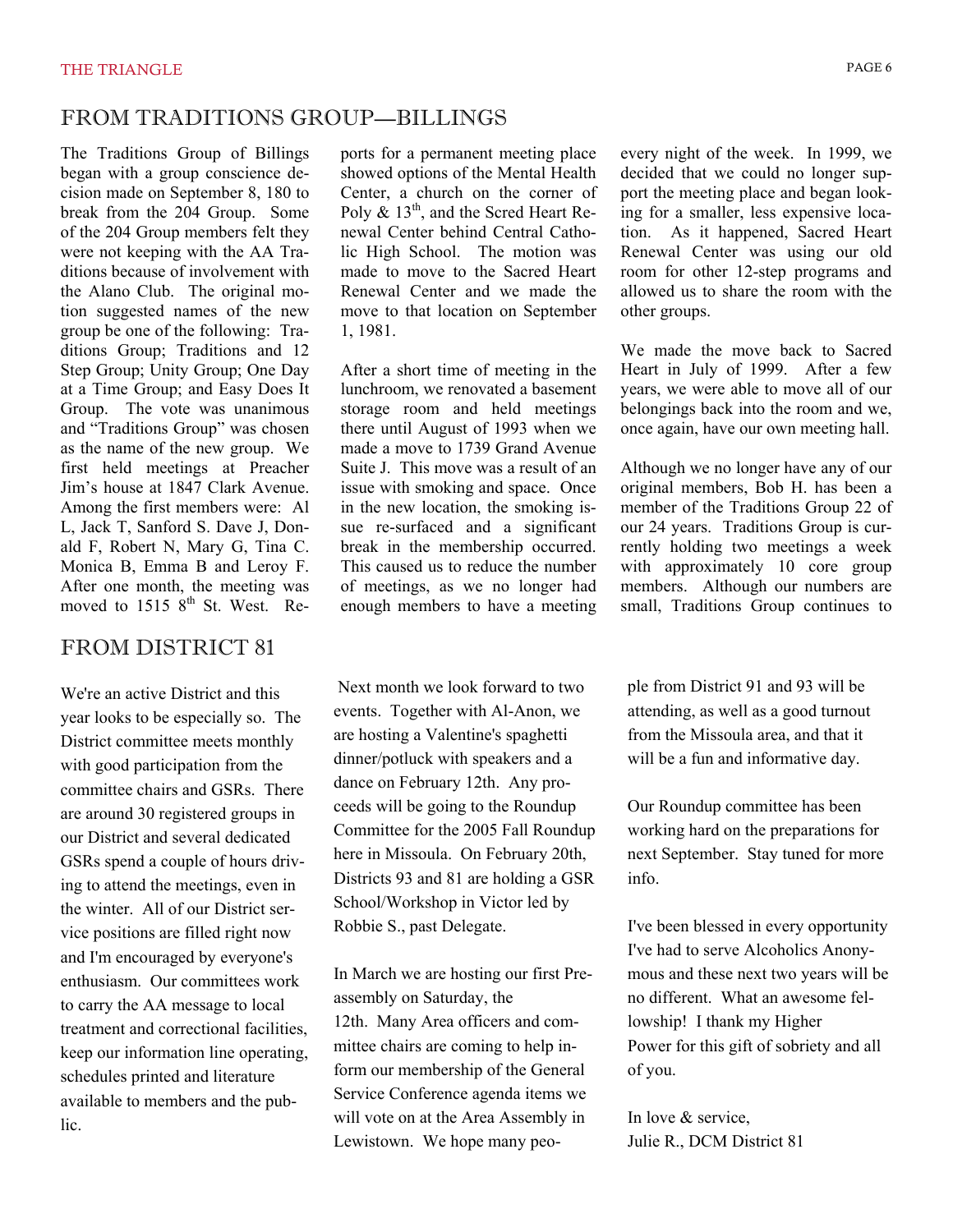## 2005 WEST CENTRAL REGIONAL ALCOHOLICS ANONYMOUS SERVICE CONFERENCE

"BASICS OF OUR HOME GROUP—RECOVERY, UNITY, & SERVICE"

MARCH  $4^{th}$ -6<sup>th</sup>, 2005

Best Western Ramkota Hotel: 2111 N. LaCrosse

Rapid City, SD 57701

**HOTEL INFORMATION:** The Best Western Ramkota Hotel is located off I-90 exit 59. Available room amenities include; Computer data ports, Internet accessibility, Cable TV, Pay per View Movies, Coffee maker, and Hair dryers. The facility offers indoor pool, Jacuzzi, exercise area, and onsite restaurant. The hotel also offers complimentary round trip airport transportation for guests. Room rate (flat rate for 1 to 4 people) is \$84.00 per night plus tax. 120 rooms have been blocked until **February 11, 2005.** The room block is being held under the code – West Central Regional Meeting. For reservations call **1-605-343-8550** or **www.ramkota.com/rapidcity/** 

#### **Friday, March 4**

- 3:30 Early Bird Meeting
- 7:00 Opening and Welcome
- 7:15 General Session I – *"*Components of a Healthy Home Group" Area 40, Montana

8:00 Break

- 8:15 Meet the Delegates and Part One of Discussion of GSC Agenda Items
- (First year delegates will give their two-minute highlights for the General Service Conference)

#### **Saturday, March 5**

- 7:45 Early Bird Meeting
- 9:00 General Session II "Recovery and the Home Group"
- Area 52, North Dakota
- 9:45 Break
- 10:00 Breakout Sessions DCM, Literature, PI/CPC, Newsletter, Delegate/Trustee
- 11:30 to 1:00 Lunch
- 1:00 Breakout Sessions GSR, Archives, Corrections/Treatment, Grapevine, Area Officers
- 2:15 Break
- 2:30 General Session III "Unity and the Home Group"
	- Area 24, Iowa
- 3:15 Break
- 3:30 Part Two of Discussion of GSC Agenda Items
- 5:15 Dinner on your own
- 7:00 Open A.A. Speaker Meeting (John K., General Service Trustee)
- 8:00 Break
- 8:15 Ask-It-Basket
- 9:15 Part Three of Discussion of GSC Agenda Items

#### **Sunday, March 6**

- 7:00 Early Bird Meeting
- 8:15 Regional Trustee Report (Chuck B., West Central Regional Trustee)
- 9:15 Break
	- 9:30 General Session IV "Service and the Home Group" Area 36, Southern Minnesota
	- 10:15 Thank you and Close
		-

--------------------------------------------------------REGISTRATION FORM-----------------------------------------------------

NAME THE RESERVE HOME GROUP

Address\_\_\_\_\_\_\_\_\_\_\_\_\_\_\_\_\_\_\_\_\_\_\_\_\_\_\_\_\_\_\_\_\_\_\_\_\_\_\_\_\_\_\_\_\_\_\_\_\_\_\_\_\_\_\_\_\_\_\_Phone#\_\_\_\_\_\_\_\_\_\_\_\_\_\_\_\_\_\_\_\_\_\_\_\_\_\_\_\_\_\_\_\_\_\_\_\_

Position (GSR, DCM, etc) and the second of the second of the second of the second of the second of the second of the second of the second of the second of the second of the second of the second of the second of the second

Registration Fee \$8.00/Person Mail To: WCRAASC Mail To: WCRAASC Mail To: WCRAASC PARA PARA PARA ASC P.O. Box 533 Make Checks Payable to: WCRAASC

Black Hawk, SD 57718

 For Information Email: jfe123@rushmore.com (John E.)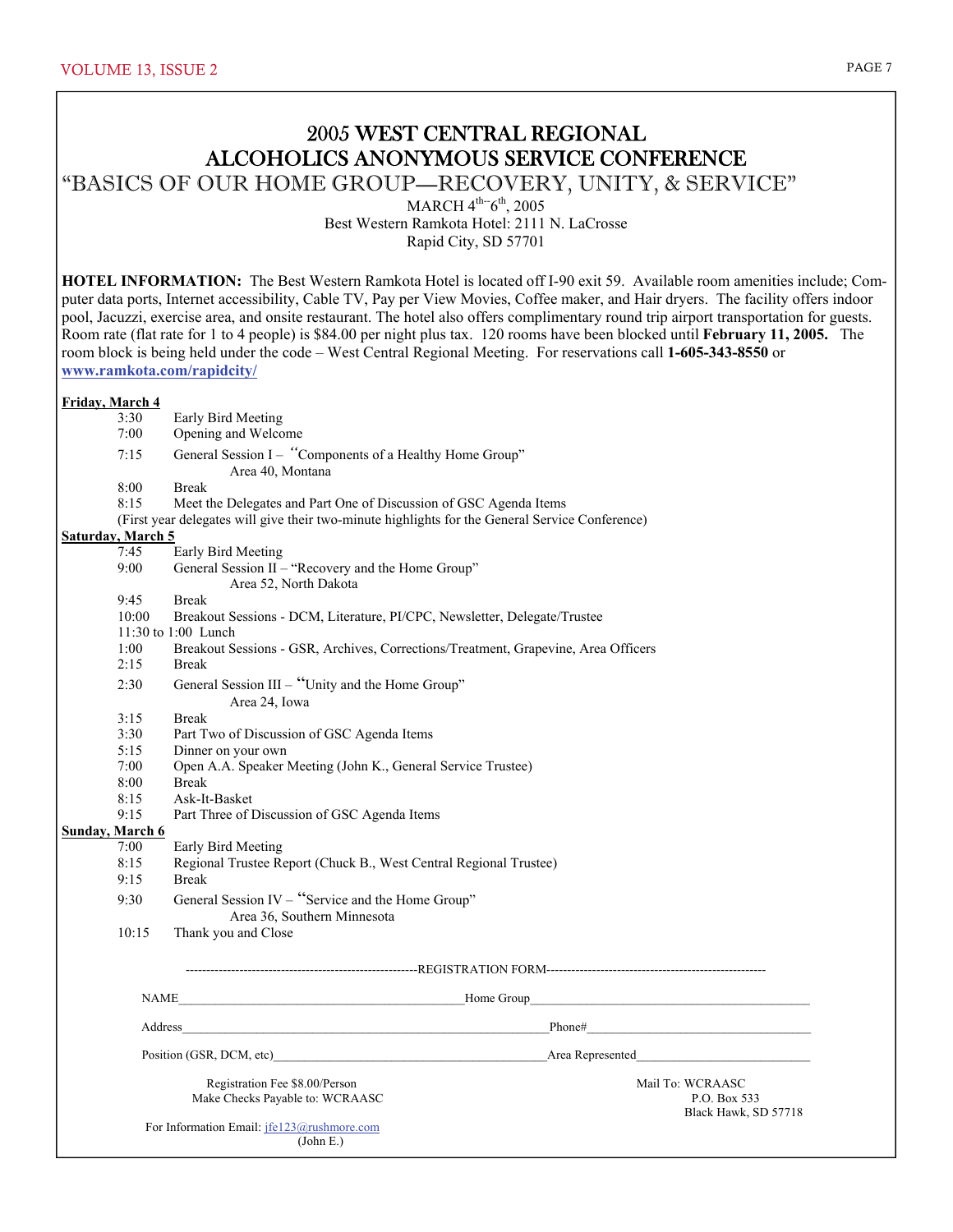

## COMMITTEE ASSIGNMENTS (CORRECT VERSION)

| <b>ARCHIVES</b>   |    | <b>CPC</b><br><b>CORRECTIONS</b> |    |                  | <b>GRAPEVINE</b> |                |    |
|-------------------|----|----------------------------------|----|------------------|------------------|----------------|----|
| <b>DCM</b>        | 23 | <b>DCM</b>                       | 12 | <b>DCM</b>       | 31               | <b>DCM</b>     | 51 |
| <b>DCM</b>        | 11 | <b>DCM</b>                       | 61 | <b>DCM</b>       | 91               | <b>DCM</b>     | 93 |
| District Rep      | 42 | District Rep                     | 72 | District Rep     | 93               | District Rep   | 41 |
| District Rep      | 51 |                                  |    | District Rep     | 61               | District Rep   | 23 |
|                   |    |                                  |    |                  |                  |                |    |
| <b>LITERATURE</b> |    | PI                               |    | <b>TREATMENT</b> |                  | <b>FINANCE</b> |    |
| <b>DCM</b>        | 71 | <b>DCM</b>                       | 81 | <b>DCM</b>       | 42               | <b>DCM</b>     | 21 |
| <b>DCM</b>        | 72 | <b>DCM</b>                       | 41 | District Rep     | 11               | District Rep   | 12 |
| District Rep      | 31 | District Rep                     | 21 | District Rep     | 91               | Delegate       |    |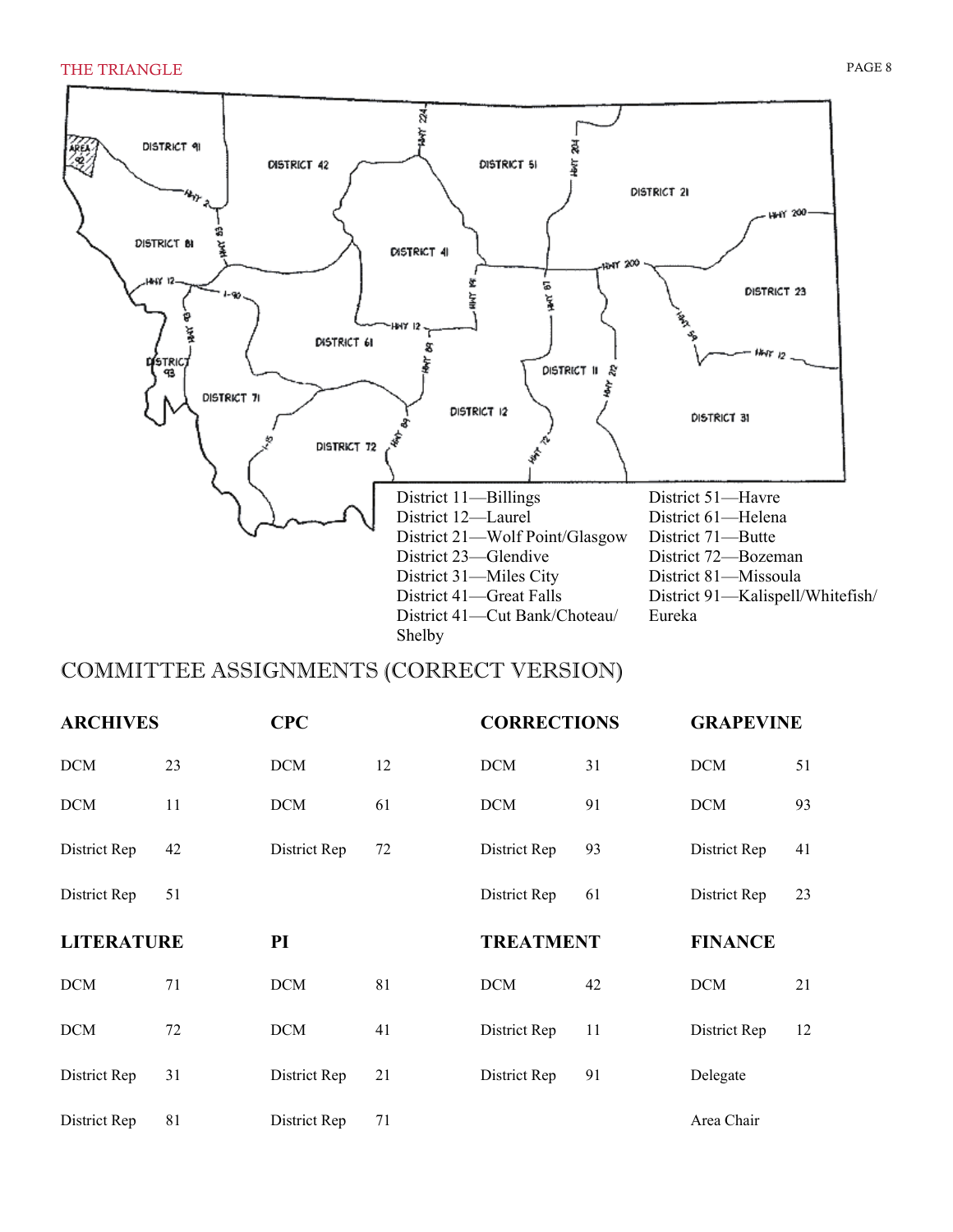- **COLOMBIA FALLS—DISTRICT 91 13TH INTO ACTION WEEKEND FEB. 18-19,** Jessica 579-4891, Alida 892-5507
- **BOZEMAN—14TH ANNUAL VALENTINES DAY EVENT—**Nancy S 595-2766 or David M. 595-0117
- **DISTRICT 81—GSR SCHOOL—Feb 20—**Julie R. 829-0796
- **DISTRICT 93—GSR SCHOOL—Feb 20—**Mary H. 777-4226
- **DEER LODGE—MONTANA STATE PRISON ORIENTATION—Feb 22—**Gary O. 563-5789
- **RAPID CITY, SD, WEST CENTRAL SERVICE CONFERENCE—Mar. 4-6** www.aamontana.org
- **DISTRICT 81—PreAssembly Meeting—Mar 12.—**Julie R. 829-0796
- **HELENA**—**POCKETS OF ENTHUSIASM MAR. 18-19, 2005** Don G. 443-3869
- **MILES CITY—PreAssembly Meeting—Mar. 19—**Linda B. 656-0727, Bill M. 234-5150
- **DISTRICT 71—PreAssembly Meeting—Apr. 2—**Marcy D. 563-6714
- **LEWISTOWN—Area 40 Assembly-Apr.9-10—**www.aamontana.org.
- **KALISPELL**—**SPRING ROUNDUP Apr. 29-30, May 1** Jim C. 862-0429, Tim H. 752-2704, Alida W. 892-5507
- **DEER LODGE—Freedom Group Mini Conference—May 7**. Deadline for attending Mar. 7th.—Gary O.563- 5789
- **CONRAD—District 42 Spring Fling—May 14—**Ralph S. 271-2974
- **TORONTO, ONTARIO, CANADA—AA'S 70TH ANNIVERSARY**, **June 30 July 3,** www.aa.org
- **BIG TIMBER—BEARTOOTH MOUNTAIN CONFERENCE—Aug 5-7** Jesse V. 896-0499 www.beartoothmountainconference.com
- **MISSOULA**—**FALL ROUNDUP SEP 9-11-** DOUBLE TREE INN "**WE ABSOLUTELY INSIST ON ENJOYING LIFE**" Kristi B. 370-5601, David L. 542-1588
- **LEWISTOWN—Area 40 Assembly-Sept 17-18—**www.aamontana.org.
- **GREAT FALLS—REGIONAL FORUM—Sept 30, Oct 1-2—**Patty C. 453-3168
- **KALISPELL—FALL REFRESHER– Oct 15-16—**Clark P. 755-5294 or Angi H. 892-3852

**If you would like your event listed here, please email the editor at Area40Triangle@hotmail.com or send it to 4522 Shasta Lane, Billings, MT 59101** 

# **We absolutely insist on enjoying life.**